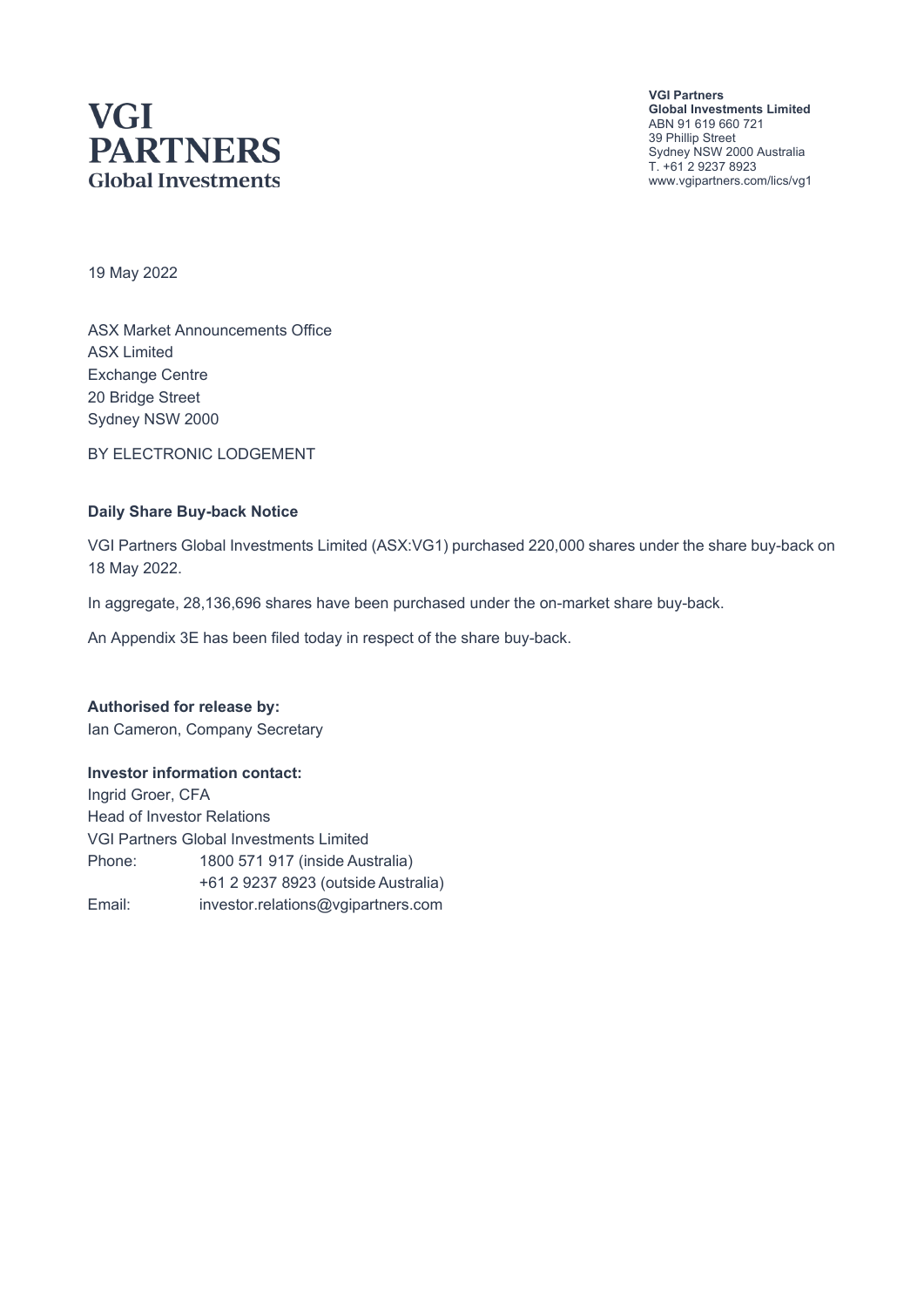*Rule 3.8A*

# **Appendix 3E**

## **Daily share buy-back notice (***except* **minimum holding buy-back and selective buy-back)**

*Information and documents given to ASX become ASX's property and may be made public.* Introduced 1/9/99. Origin: rule 3.6, Appendix 7C. Amended 30/9/2001, 11/01/10

| Name of entity                                 | ABN/ARSN       |
|------------------------------------------------|----------------|
| <b>VGI Partners Global Investments Limited</b> | 91 619 660 721 |

We (the entity) give ASX the following information.

#### **Information about buy-back**

1 Type of buy-back On-market buy-back within 10/12 limit

2 Date Appendix 3C was given to ASX

18 August 2020

### **Total of all shares/units bought back, or in relation to which acceptances have been received, before, and on, previous day**

|   |                                                                                                                                              | <b>Before previous</b><br>day | Previous day |
|---|----------------------------------------------------------------------------------------------------------------------------------------------|-------------------------------|--------------|
| 3 | Number of shares/units bought<br>back or if buy-back is an equal<br>access scheme, in relation to<br>which acceptances have been<br>received | 27,916,696                    | 220,000      |
|   | Total consideration paid<br>or<br>payable for the shares/units                                                                               | \$63,139,138.56               | \$352,638.00 |

<sup>+</sup> See chapter 19 for defined terms.